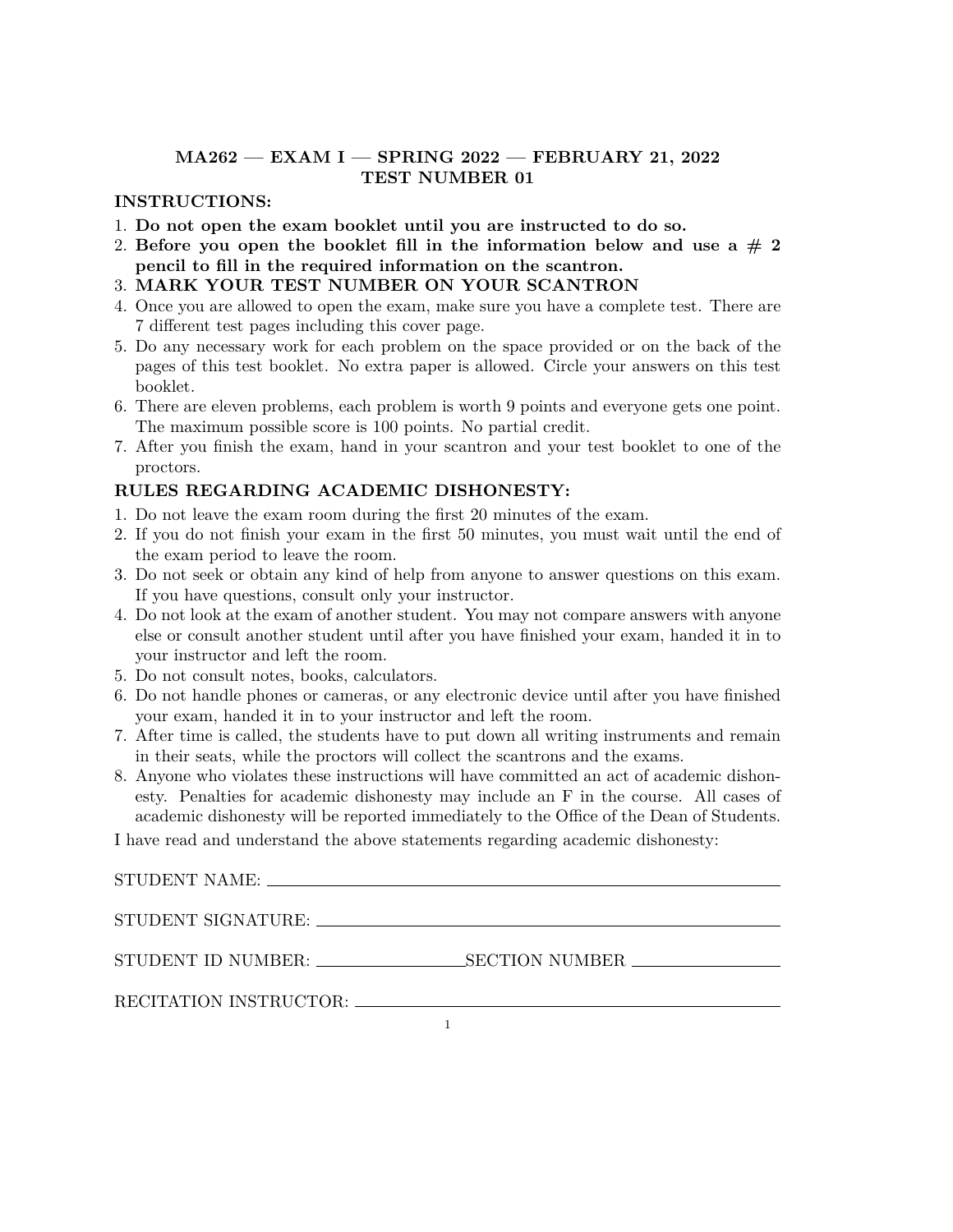**1.** If  $y(x)$  is a solution to the initial value problem

$$
y' = \sqrt{y} (4x + 2)
$$

$$
y(0) = 1,
$$

then  $y(2)$  (the value of  $y(x)$  when  $x = 2$ ) is equal to

A. 49 B.  $\frac{82}{9}$ C.  $\frac{13}{4}$ D. 36 E. 10

- **2.** Which of the following statements are correct?
	- I. If we solve the initial value problem  $y' = y^2$ ,  $y(0) = \frac{1}{2}$  we conclude that its solution  $y(x)$  is continuous on the interval  $(-1, 1)$ *,* but not on the interval  $(-3, 3)$ *.*
	- II. The functions  $y(x) = mx$  solve the initial value problem  $xy' = y$ ,  $y(0) = 0$ , for any *m.* So this initial value does not have a unique solution.
	- III. The initial value problem  $y' = xy$ ,  $y(0) = 1$  has a unique solution  $y(x)$  which is continuous for all *x*.
	- A. Only II and III are correct
	- B. Only II is correct
	- C. Only III is correct
	- D. Only I and II are correct
	- E. I, II and III are correct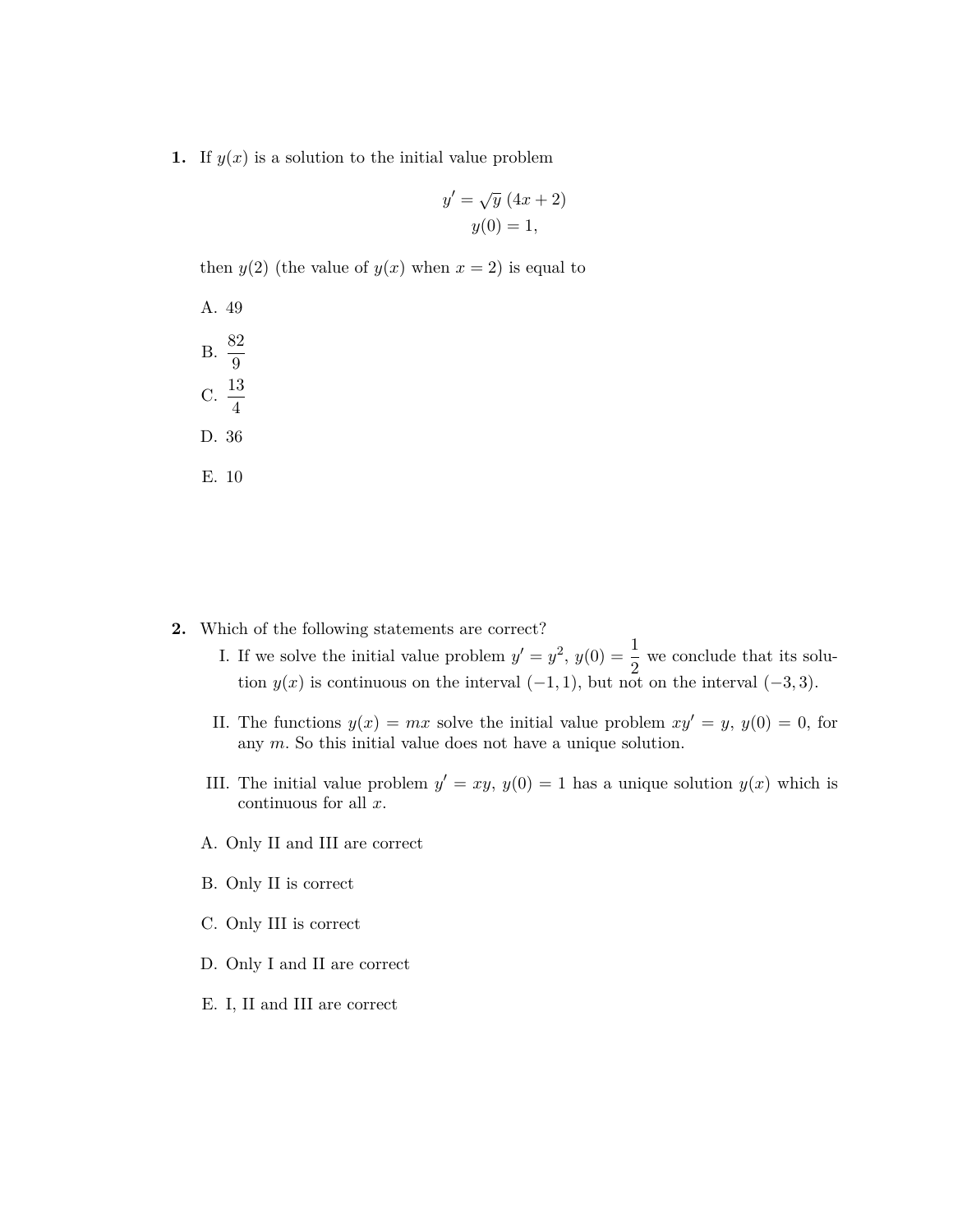**3.** Let  $y(x)$  be the solution of the following initial value problem

$$
xy' = y + \frac{3}{2}(x^2y)^{\frac{1}{3}},
$$
  

$$
y(1) = 1.
$$

Find the value  $y(e^3)$ .

A. 
$$
e^3
$$
  
B.  $4e^3$   
C.  $8e^3$   
D.  $\frac{3}{2}e^3$   
E.  $\frac{1}{2}e^3$ .

**4.** Let  $y(x)$  be the solution of this initial value problem:

$$
x^{2} \frac{dy}{dx} = 2xy + 3,
$$
  

$$
y(1) = 0.
$$

Find *y*(2).

A.  $\frac{7}{3}$  $B. \ \frac{7}{2}$ C.  $-\frac{1}{2}$ 2 D.  $2e^2$ E.  $\frac{1}{8}$ .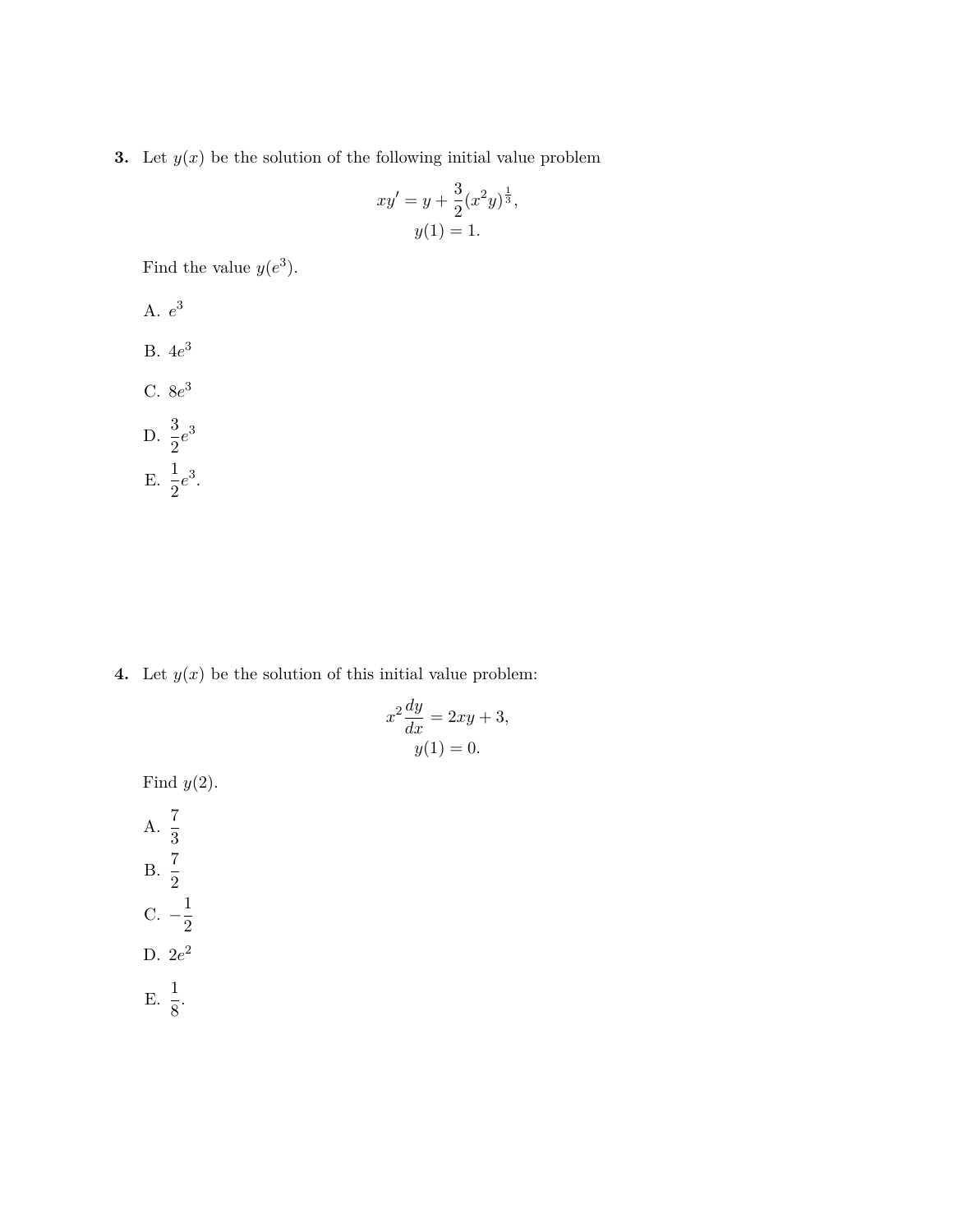**5.** Let  $y(t)$  be the solution of the following initial value problem

$$
y'' + 9y = 0,
$$
  

$$
y(0) = 0, \quad y'(0) = 2.
$$

Find 
$$
y(\frac{\pi}{6})
$$
.  
\nA.  $\frac{\sqrt{3}}{2}$   
\nB. 0  
\nC.  $\frac{1}{\sqrt{2}}$   
\nD.  $\frac{2}{3}$   
\nE.  $2e^{\pi/6}$ 

**6.** Let  $y(x)$  be the solution of the initial value problem

$$
y' + y = y2 ex,
$$
  

$$
y(0) = 1.
$$

Find  $y(\frac{1}{2})$  $\frac{1}{2}$ ). A.  $−2e^{-\frac{1}{2}}$ B.  $2e^{-\frac{1}{2}}$  $C. e^{-\frac{1}{2}}$ D.  $-3e^{-\frac{1}{2}}$ E.  $3e^{-\frac{1}{2}}$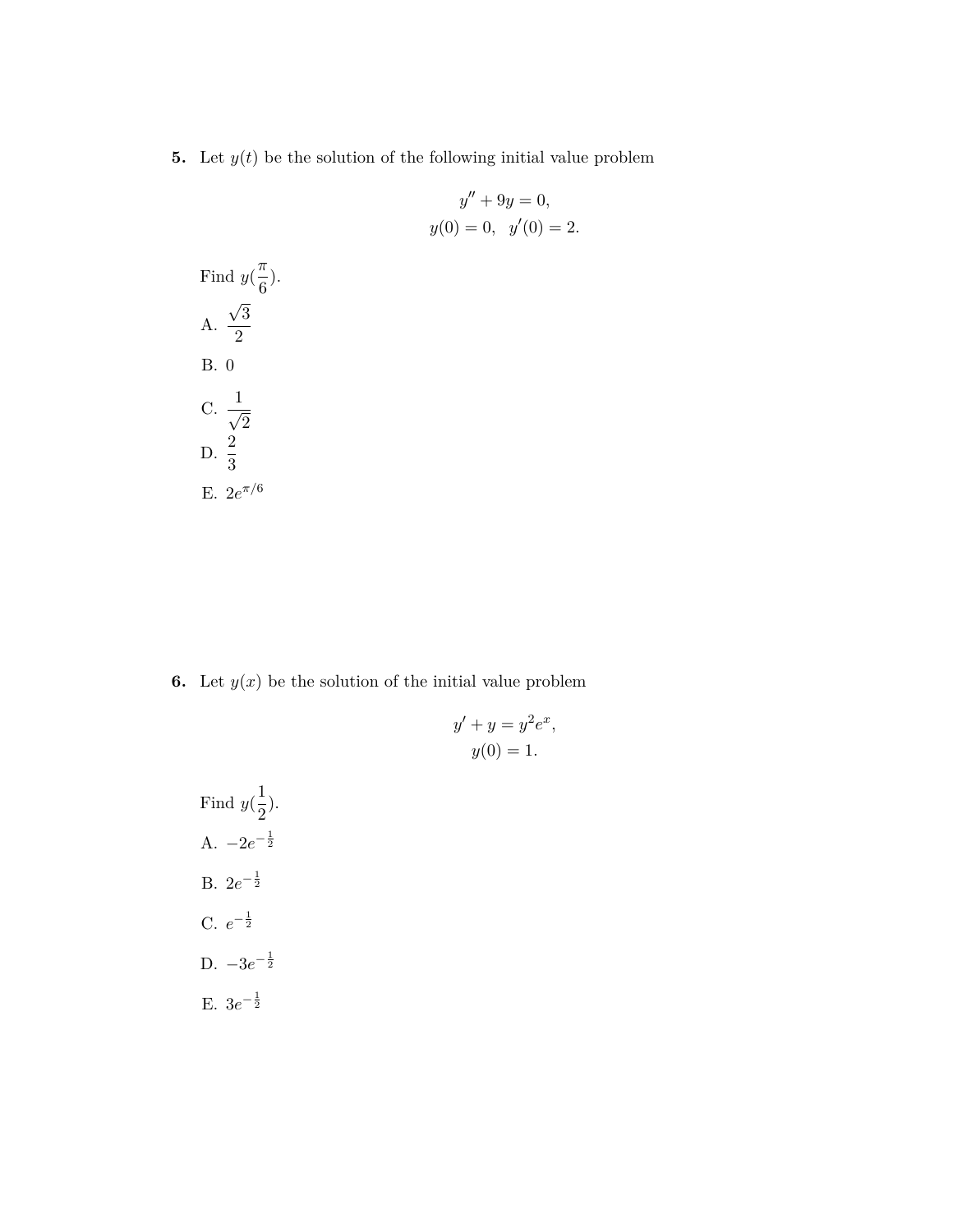**7.** The graph of a solution of the differential equation

$$
(x2y + x)dy + (xy2 + y)dx = 0
$$

passes through the point  $(x, y) = (1, -1)$ . If it also pass through the point  $(x, y) = (2, a)$ , then find *a*.

A.  $a = 2$ B.  $a = -\frac{1}{2}$ 2 C.  $a = \sqrt{2}$ D.  $a = -\sqrt{2}$ E. *a* = *−*1

**8.** Classify the equilibrium solutions for the following differential equation,

$$
y' = y^2(y^2 - 1).
$$

A.  $y(t) = -1$  is stable ;  $y(t) = 0$  is semi-stable and  $y(t) = 1$  is unstable B.  $y(t) = -1$  is unstable ;  $y(t) = 0$  is semi-stable and  $y(t) = 1$  is stable C.  $y(t) = −1$  is semi-stable ;  $y(t) = 0$  is semi-stable and  $y(t) = 1$  is stable D.  $y(t) = −1$  is stable ;  $y(t) = 0$  is unstable and  $y(t) = 1$  is stable E. *y*(*t*) = *−*1 is stable ; *y*(*t*) = 0 is stable and *y*(*t*) = 1 is stable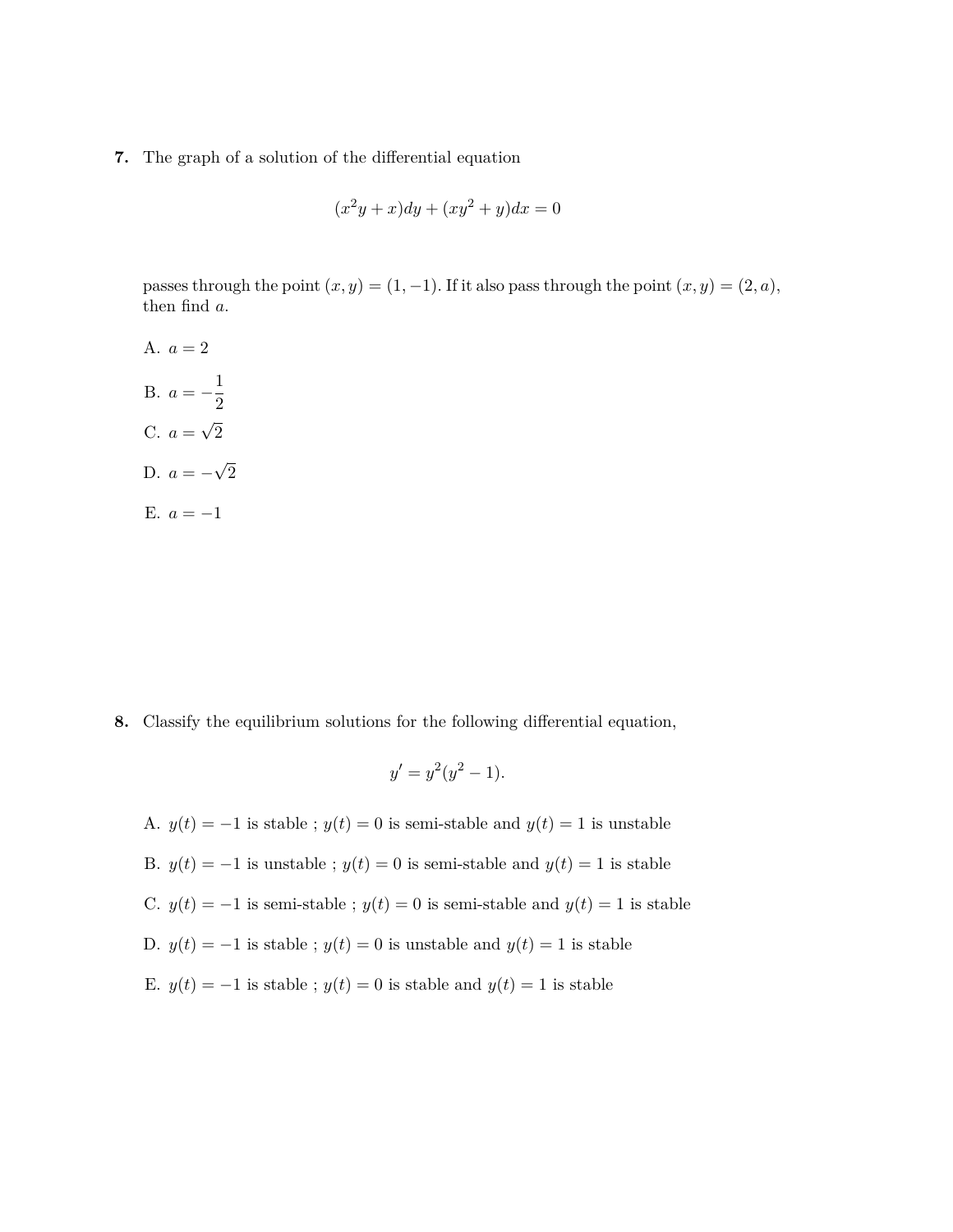- **9.** The number  $P(t)$  of bacteria in a culture obeys the equation  $P(t)' = k P(t)$ . After 2 hours there were 200 bacteria present. After 4 hours, 800 bacteria. Determine the initial number of bacteria.
	- A. 100
	- B. 50
	- C. 60
	- D. 80
	- E. 70

**10.** The system

$$
x_1 + 3x_2 + 3x_3 = 1
$$
  

$$
2x_1 + 5x_2 + 4x_3 = a
$$
  

$$
2x_1 + 7x_2 + 8x_3 = b
$$

will have no solutions if

A.  $2a + b - 5 \neq 0$ B.  $a + b - 5 \neq 0$ C.  $3a + b - 5 \neq 0$ D.  $a + b - 4 \neq 0$ E.  $5a + b - 5 \neq 0$